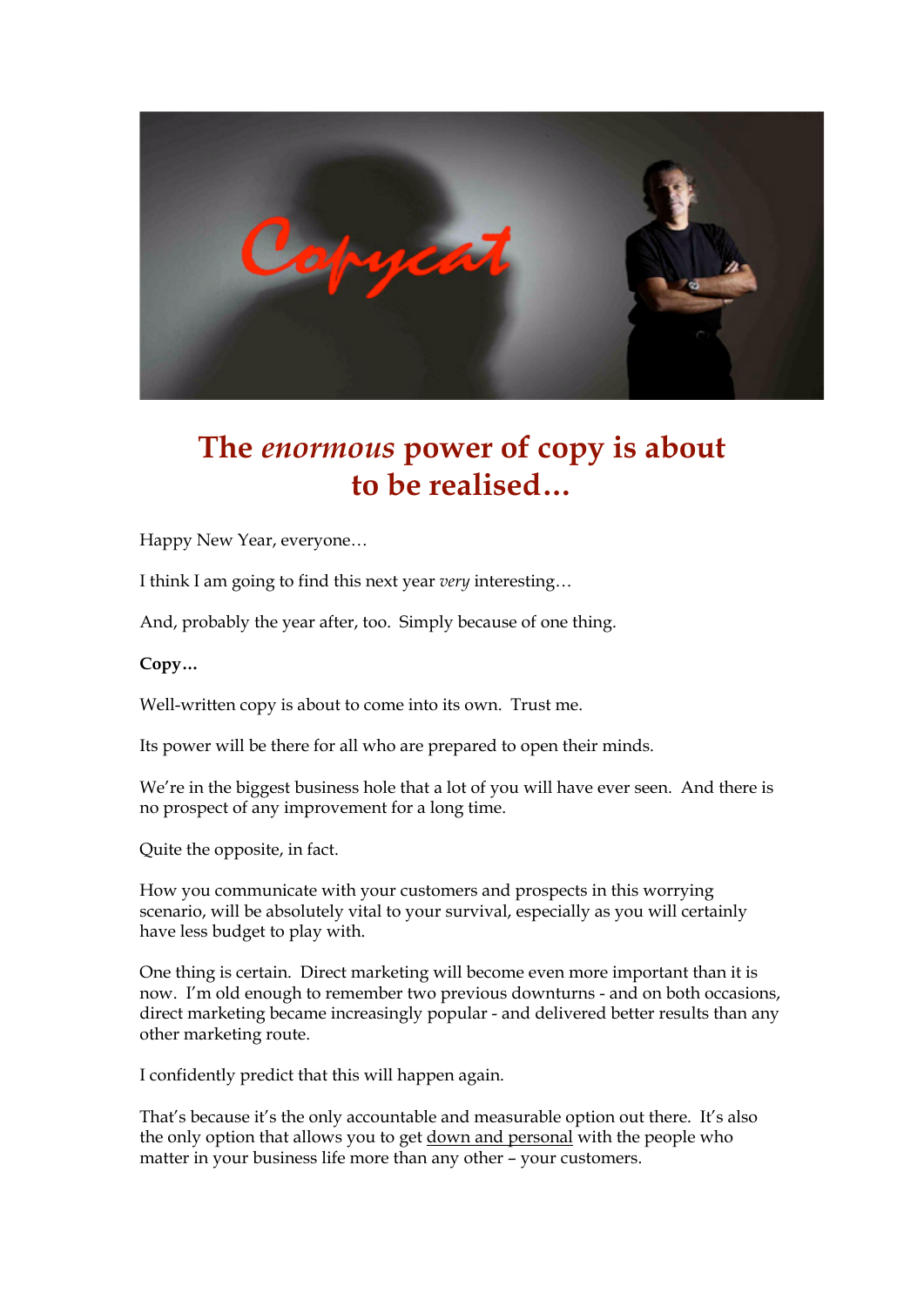## **In tough times like the one we face now, it's your customers that will keep you warm.**

Ignore them at your peril, because they are totally in charge now. They will only stay with you, if you talk to them regularly, tell them how much you love them and give them regular offers with real value.

To a lot of companies, that prospect is daunting, because they really don't know how. Their marketing strategy for the last decade has been totally brand-driven and mass communicated.

Business has been buoyant in every sector. Just open the doors and in it comes. Retailers, hotels, airlines, restaurants to name but four, really haven't had to work hard for it. It's just been there.

Well, not any more. Things have changed. Probably forever.

Now these companies will have to completely rethink and adjust their strategy.

What's more, they will have to do it under a level of pressure they have never experienced before.

That's why professional copywriters like myself, feel that this downturn offers a fantastic opportunity. Because, on behalf of our knowledgeable clients, we'll be going to war against an enemy that is totally ill-equipped and naïve.

For example, I'm looking forward to going head to head with my copy against those who that think that image is more important than offer.

Those misinformed individuals in marketing and advertising who go their customers and prospects saying *"here we are".*

I'll be going to those same customers saying, *"here's the deal".*

I'll tell you now, it will be a no-contest. That's because, what you say, is more important, than how you say it, as the great David Ogilvy told us, decades ago.

That's why, on many occasions, simple mailings can outpull lavish 6 colour jobs containing bells and whistles. That's why, a half page black and white ad can often deliver more business than a full page, full colour ad.

It's all about using the *right* words…

The marketing battlefield we all face now is going to be tough and bloody. Getting a sale will be paramount, but harder than ever. Companies will have to recognise this or die. It's as simple as that.

I can predict now, that the most successful radio station in the world in the next two years, will be *WII FM.*

Never heard of it? You will.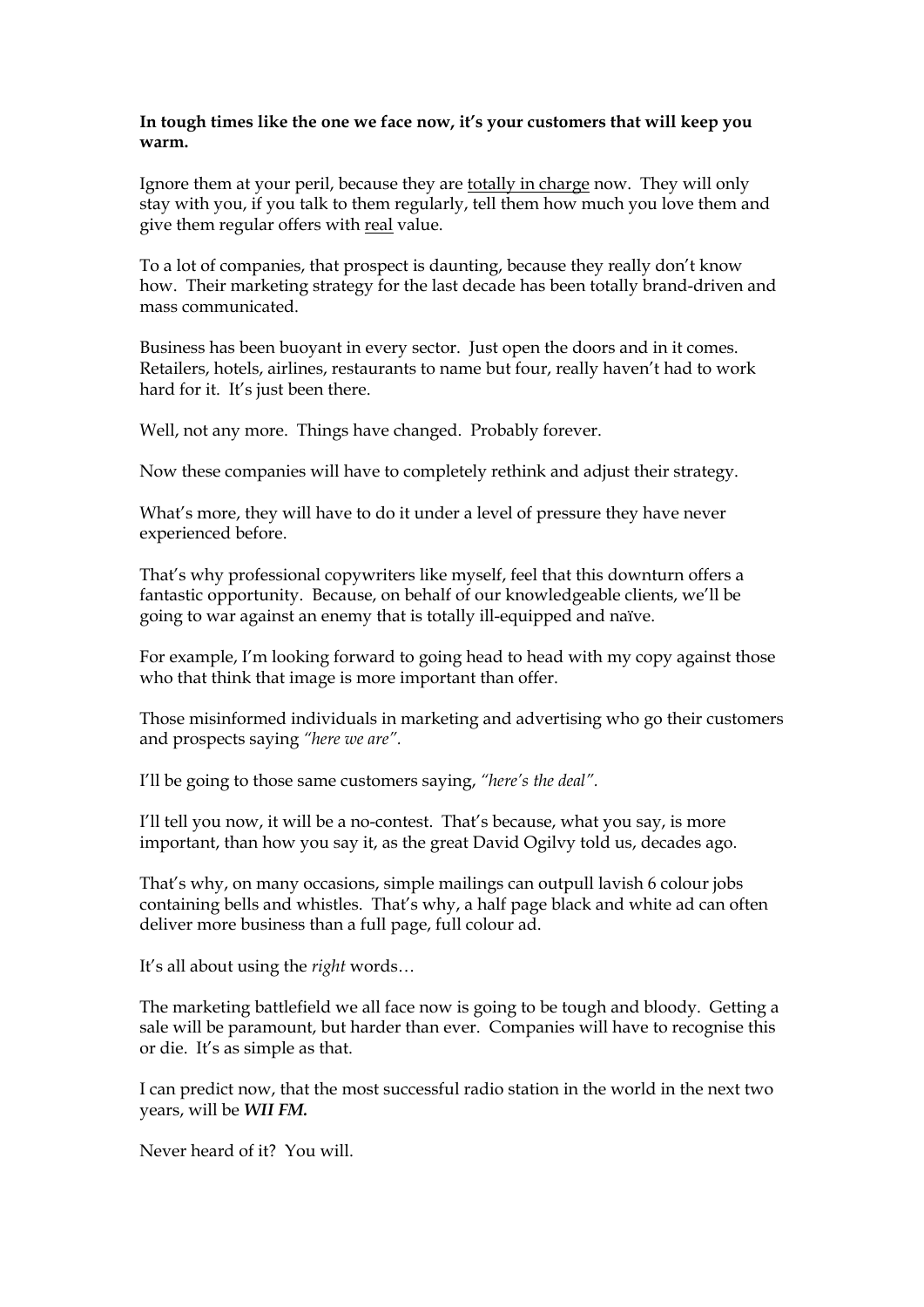It stands for '**W**hat's **I**n **I**t **F**or **M**e"

That's what your customers and prospects will be looking for, in your promotional communications. Whether it be an ad, a website, an email, a letter, an insert or a door drop – they will be looking for a deal.

If you don't give them one, they'll go to someone who will. Everything you produce from now on, has to bear this in mind. You have to ask yourself this question when creating your next promotion:

*"What will my customer or prospect GAIN by responding to my communication? What will he/she EARN, MAKE, ENJOY or SAVE?"*

This must be your focus. Nothing else. And words will be a vital element in delivering these essential messages.

But, they have to be the right words. Words that connect. Words that influence people - and words that make people do *positive* things.

Get rid of all the waffle and garbage. Things like *"less is more", "the best just got better", "think, feel, drive"* and other examples of useless verbiage, normally written by traditional copywriters – *'wordstringers'* I call them - who have never worked at the very demanding coalface of response marketing.

A professional direct response copywriter would never write such tosh. Because the pro's recognise that every word is a weapon.

These 'wordstringers' are storytellers. We are *salesmen.* Because we have to be…

We know and recognise the power of words. For example, we know how to use the words *'and'* and *'but'* correctly. We know that *'when'* is more powerful than *'if'* in a sales message. But it's no match for *'as soon as'.*

We know that substituting *'will'* for *'can'* increases response. There are hundreds more similar examples I could share with you.

Little things. But in sales copy, they can make a BIG difference.

Here's something I will share with you to emphasise the point even more. I have just received an insurance mailing, trying to get me to sign up for home insurance.

The headline of the letter, says *"If you are protected by traditional homeowners insurance…"*

There are so many things wrong with a statement like that. In my book the worst, is the word *'protected'*. It's a bad choice. Because, if it has protected me, it's done its job, hasn't it? I would have written it like this…

*"If your insurance company has been selling you old-fashioned homeowners insurance…"*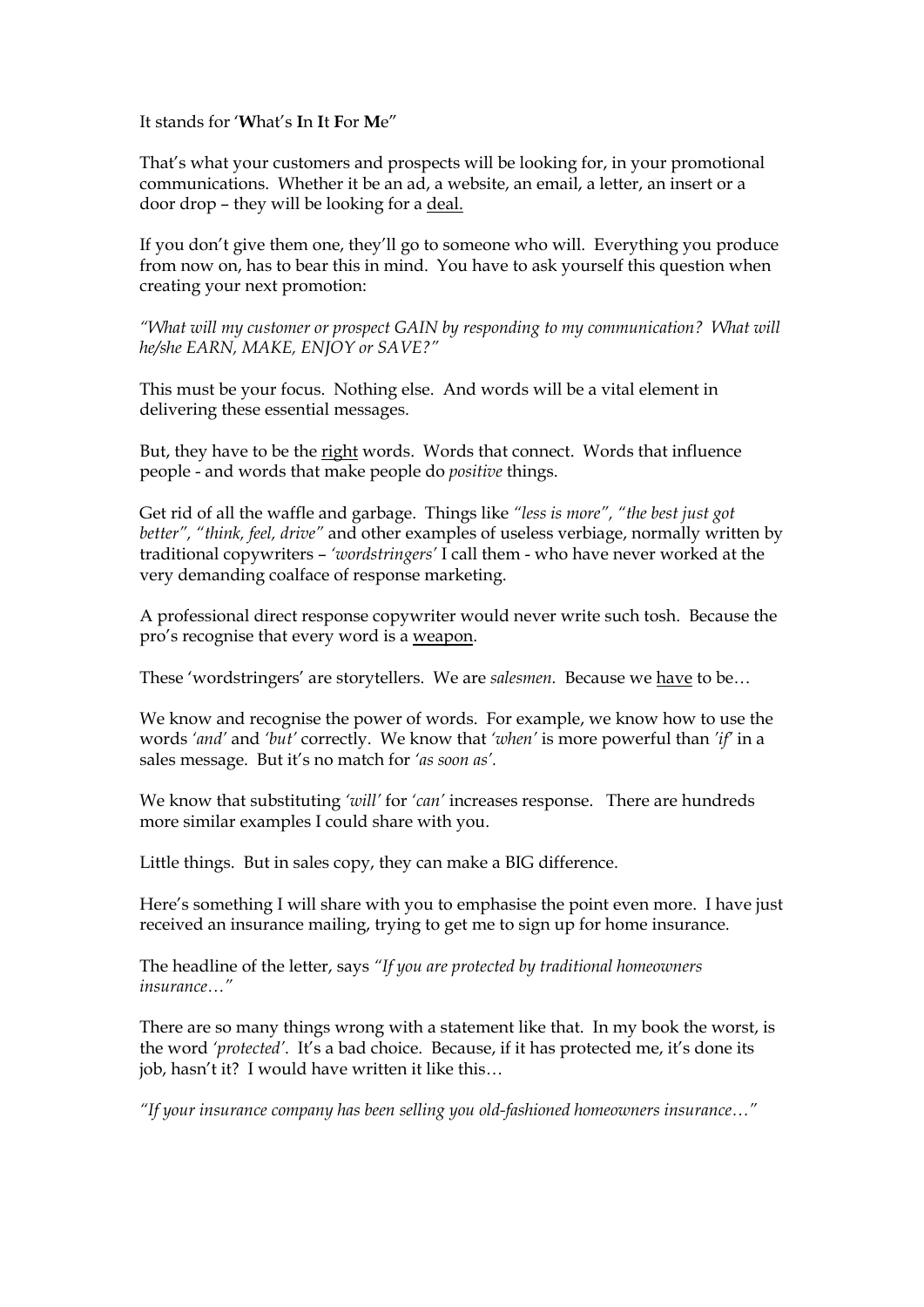This infers that my current deal is poor and can be bettered. So, I will read on, to see what they have to offer. The one I have received, offers me no reason to be interested at all.

See what I mean? Just a simple example, but if tested against each other, the response rates to these letters would be massively different.

Here's another example. If you've got an interest free offer, how would you best deliver it? Well, here's my league table of how to do it, starting with the weakest.

| 0% INTEREST                                      | Percentages make the eyes glaze over. The absorption of 0 is<br>diluted by the percentage sign |
|--------------------------------------------------|------------------------------------------------------------------------------------------------|
| <b>ZERO INTEREST</b>                             | Delivered at arms length, starting with a negative                                             |
| <b>NO INTEREST CHARGES</b> 'No' is a poor opener |                                                                                                |
| YOU DON'T PAY ONE<br><b>PENNY INTEREST</b>       | Much better. More positive and appealing                                                       |
| YOU DON'T PAY EVEN<br><b>ONE PENNY INTEREST</b>  | The emphasis of the word 'even' makes it better still                                          |
| <b>FREE OF INTEREST</b><br><b>CHARGES</b>        | Even better. Starts with the second most powerful word in<br>the copywriter's armoury          |
| <b>COMPLETELY</b><br><b>INTEREST FREE</b>        | The best. Starts and ends powerfully and oozes confidence                                      |

Now if you think I'm nit-picking with all the above examples, then you're right.

I am.

But, that nit-picking, linked to the understanding of the power of words, separates the professional communicator like me, from the other charlatans, dilettantes and amateurs that seem to pollute the world of communication these days.

So, if it's alright with you, I'll continue to do it.

Take it from me. The simple, well-written sales letter is going to come into its own in 2009.

A well-written email as well, of course, although that culture, as we all know to our cost, is strewn with other problems that have to be overcome first.

But, although it might sound simple, it isn't. As with anything, you have to get the key elements right.

You have to understand how copy *works*.